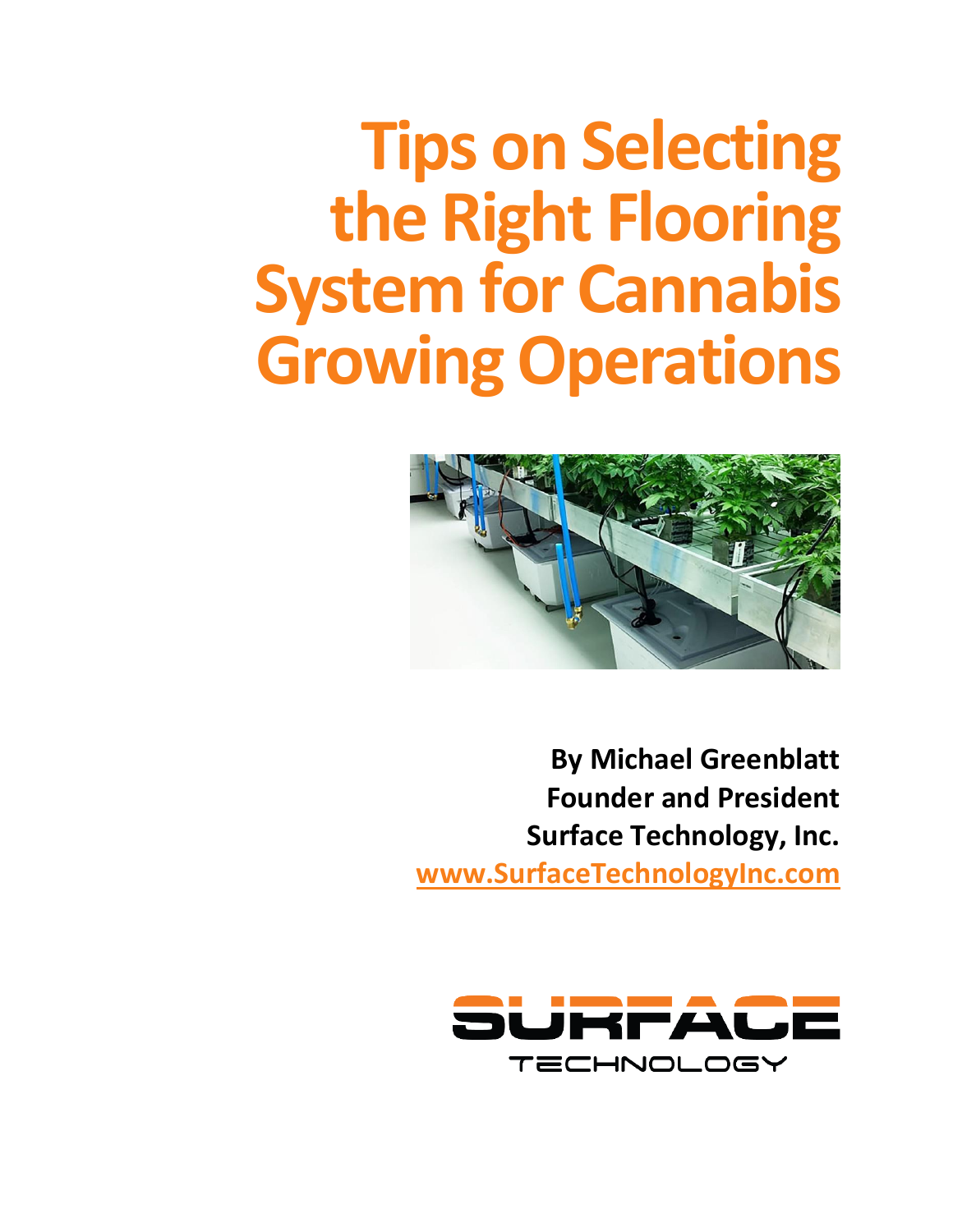#### *"How Can I Ensure I Pick the Right Solution for My Cannabis Growing and Processing Facility's Floor?"*

**There are many firms that claim to offer a wide variety of commercial and industrial flooring solutions for Cannabis growing operations. Some will perform better than others.**



When it comes to cannabis, cultivation, cleanliness, temperature, and lighting are essential to creating the perfect growing conditions. Many marijuana growers choose to repurpose older, unused industrial facilities that often come with deep flaws in their floors and walls.

Upgrading to the right floor and wall system can enhance your yield and provide other benefits too.

#### **Finding the Right Cannabis Flooring System Provider**

It's a good idea to consider more than one flooring company when planning your Cannabis operation's flooring system. Michael Greenblatt, Founder and President of **[Surface Technology,](https://www.epoxyfloorcoating.com/)  [Inc](https://www.epoxyfloorcoating.com/)**., a nationally recognized industrial flooring and coatings firm, recommends contacting multiple companies. By talking with different flooring specialists, you will be better able to understand the differences between their hemp industry experience, installation approach, reputation for client satisfaction, and their ability to design and install custom industrial flooring and coating solutions for your growing operation.

#### **Finished Floor Performance Is More Important Than the Brand**

One industry leader manufactures an excellent line of materials, but they only install their own proprietary product. They have done a good job marketing their name, but it is important to know

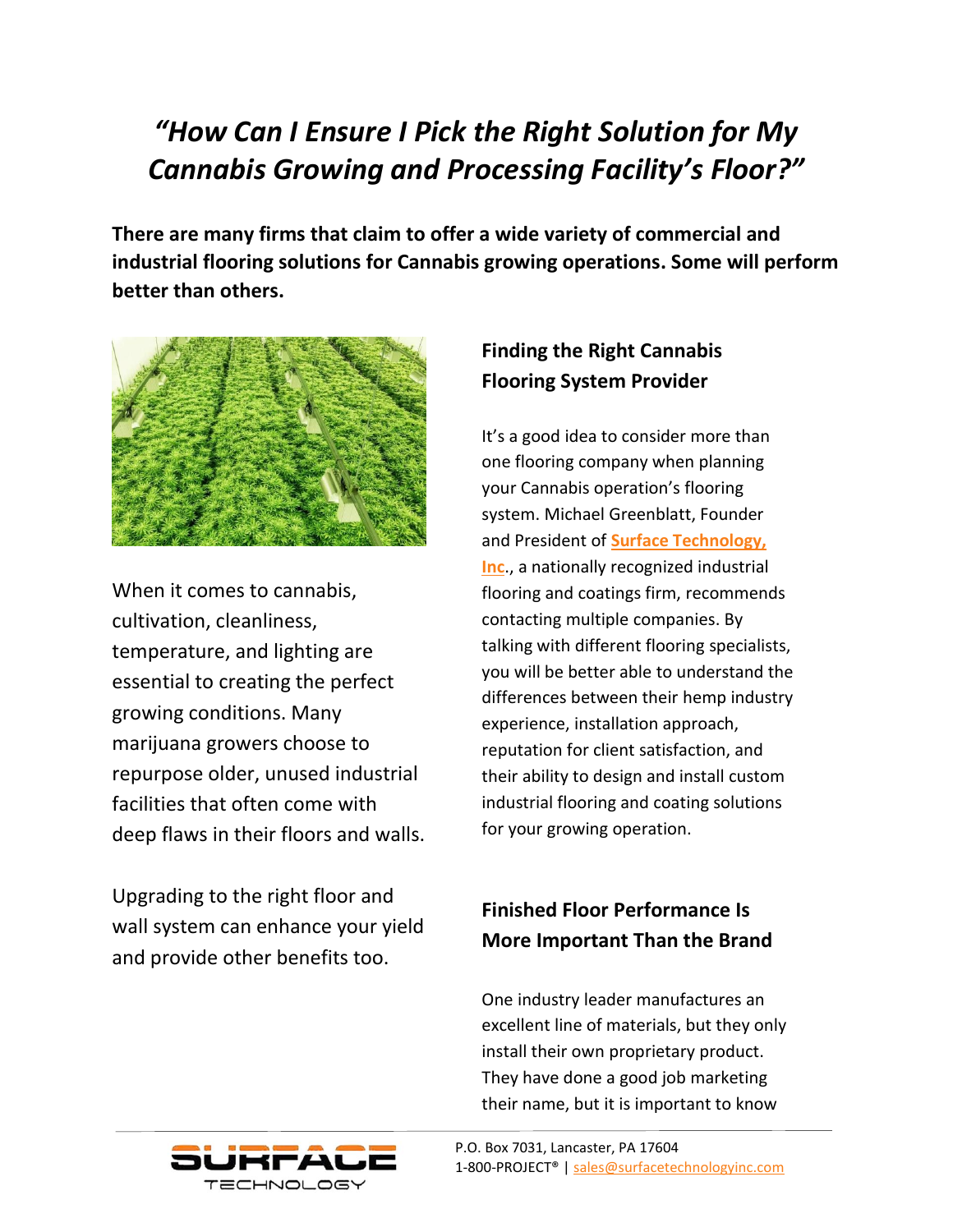that there are many other premium floor coating manufacturers that have created top quality products; each product has different qualities and benefits. Talk to an industry expert about what custom solutions are right for your grow room application.

"I always recommend that operators of Cannabis growing facilities consider more than one product or manufacturer for their epoxy, polyurethane or acrylic flooring installation," Greenblatt said. "There are many different types of flooring solutions out there, and each one has its benefits and drawbacks. A good flooring contractor will be able to evaluate your situation and provide a recommendation for the best product that will create a customized flooring solution."

Independent flooring contractors may provide an advantage since they are not locked into selling just one manufacturer's solution. Surface Technology, for example, was originally founded as an installation contractor for this industry leader; however, as their reputation grew and demand for their services increased, Greenblatt decided to offer his clients a wider variety of premium products from industry-leading manufacturers.

"Every application is different," Greenblatt said, "especially in the rapidly-expanding Cannabis and hemp industries. Be certain that the company you select employs the top flooring experts and craftspeople in the business. Like our craftsmen, they should have current Cannabis industry experience, be multi-manufacturer certified, from a wide range of premium manufacturers to create a customized floor for each project. In our case, this customization allows our clients to enjoy exceptional long-term performance and value from each of our flooring solutions."

The firm must carefully evaluate your existing marijuana growing facility and take the time to discuss your requirements in detail. Their personnel must assess the full range of products available and provide the best recommendations for your flooring needs. After their experts have a complete understanding of your facility and requirements, they should design a custom solution for your firm that takes advantage of the best that the flooring system industry has to offer.

#### **Unique Requirements for Cannabis Growing Facilities**

You must be certain that the flooring professionals you select are experts at planning and installing high-performance flooring and wall systems specifically designed to improve the performance of marijuana growing and processing

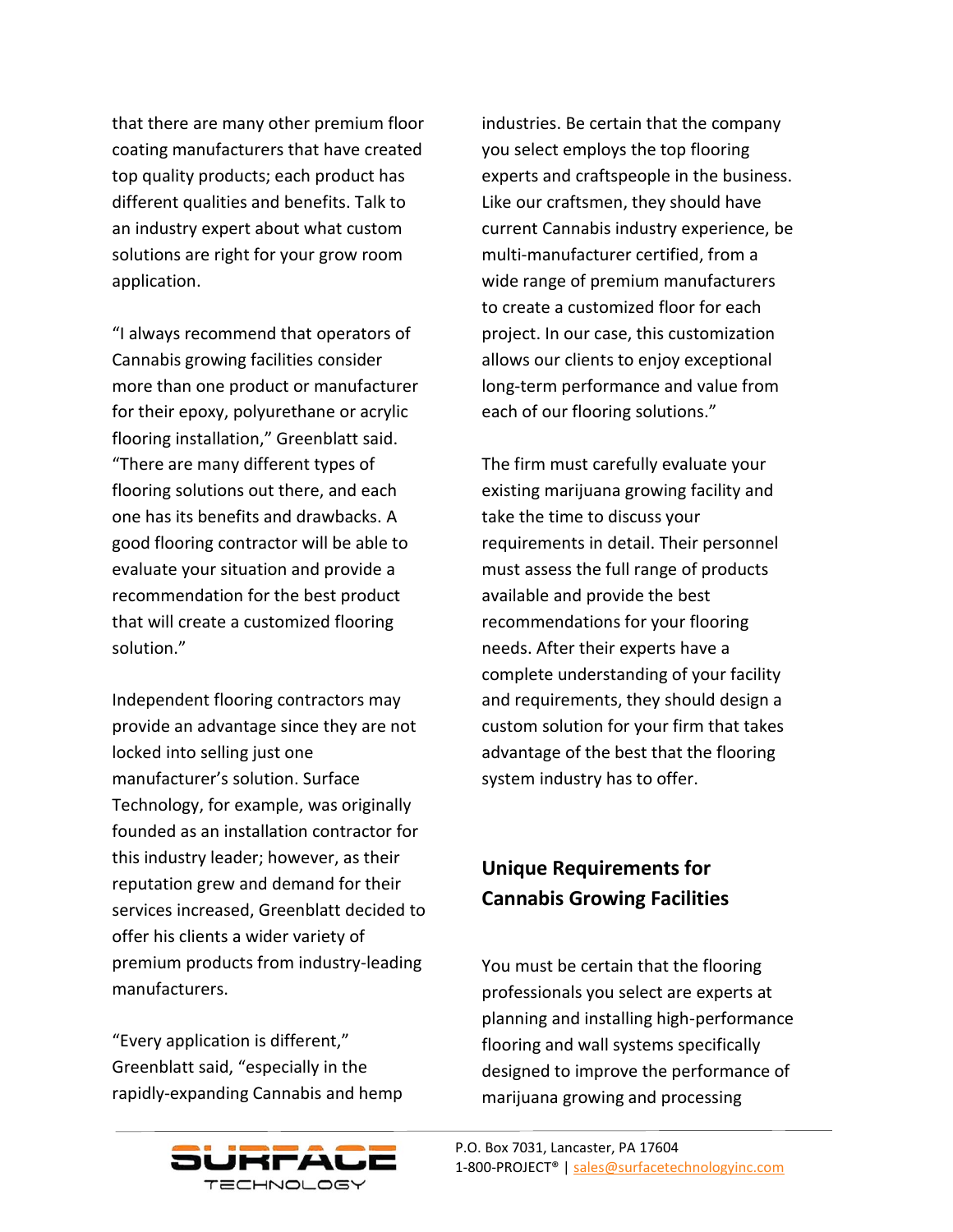facilities. They must be able to offer numerous VOC-free, odor-free, and emission-free coating systems that will not disrupt your operation or adversely affect the plants.

The contractor needs to ensure they can install a seamless, polymer floor, and wall system that includes the following features:

- Highly reflective surfaces to enhance the available light
- Antimicrobial surfaces to protect plant and human health
- Smooth, seamless surfaces that are easy to clean and maintain
- Chemical and thermal shock resistance to increase the lifespan of your floor
- USDA and FDA compliance
- Moisture resistance
- Slip-resistance to increase safety
- Non-porous and waterproof

To protect your vulnerable plants, be certain their system will seal off the gaps and crevices where microbes, fungi, and insects can hide. Ask them if their antislip texture will help ensure your growing room floor is safe when your employees are tending plants, monitoring plant development, and harvesting buds.

#### **Case Study: 70,000 S.F. Grow Room Project, Hagerstown, MD**

We recently completed a 70,000 squarefoot marijuana grow room flooring project in Hagerstown, Maryland. Surface Technology worked directly with the owners to create a three-coat, 30-mil epoxy system that provided the grower with a durable, light-reflective, waterproof floor that is ideal for growing cannabis.

The water-resistant properties of our flooring solutions maintain a clean, sanitary environment that prevents water contamination and mold, and keeps bugs and pests away. These properties are of the utmost importance for the growth of products designed for human consumption.

These floor and wall systems enhance light reflectivity and improve insulation, and can be used in combination with temperature-control and radiant-heat systems.

Our industrial coatings are ideal for both existing and brand-new facilities and can be scaled to projects of any size.

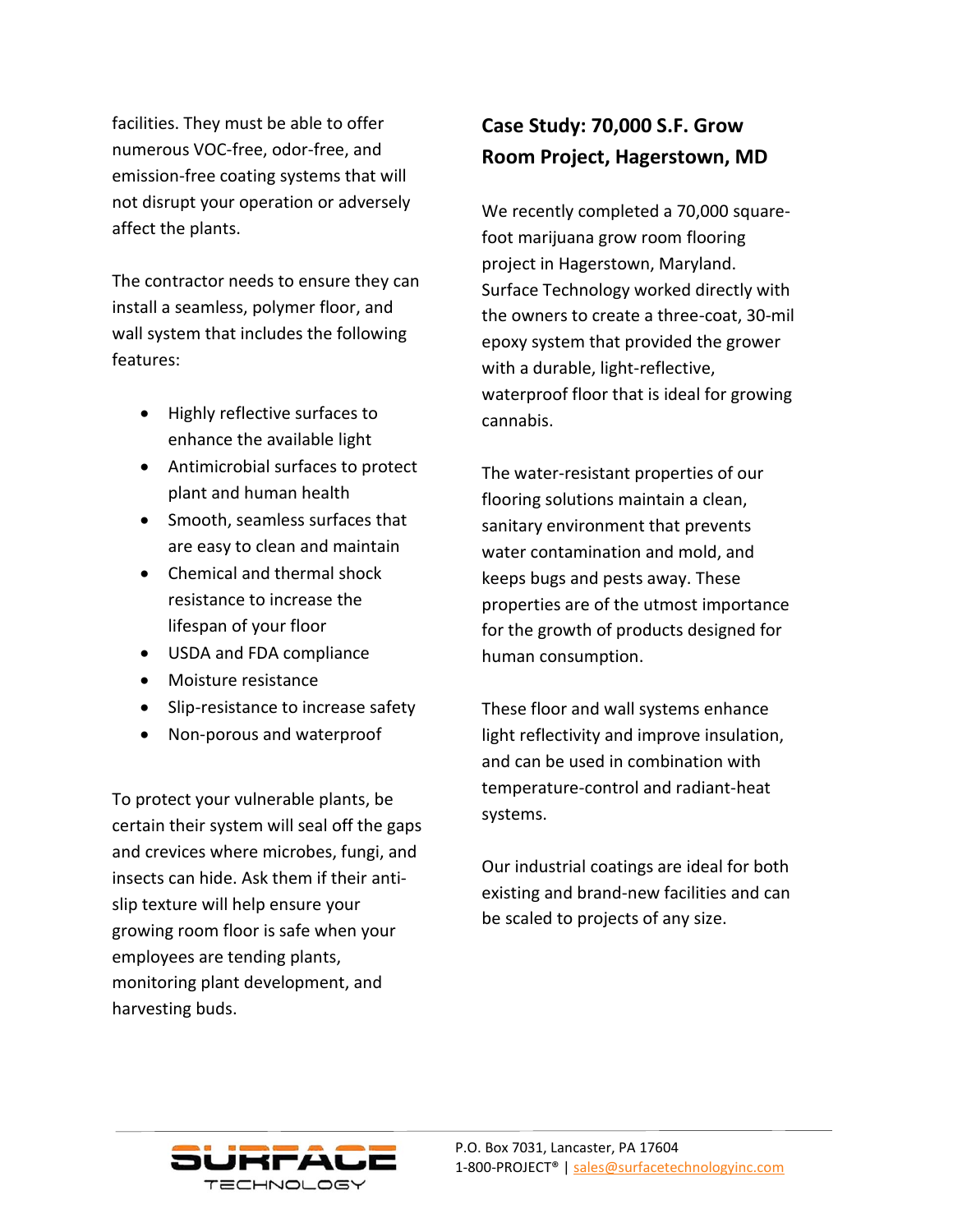





**Here are some of the Cannabis growing operations that we have served:** 











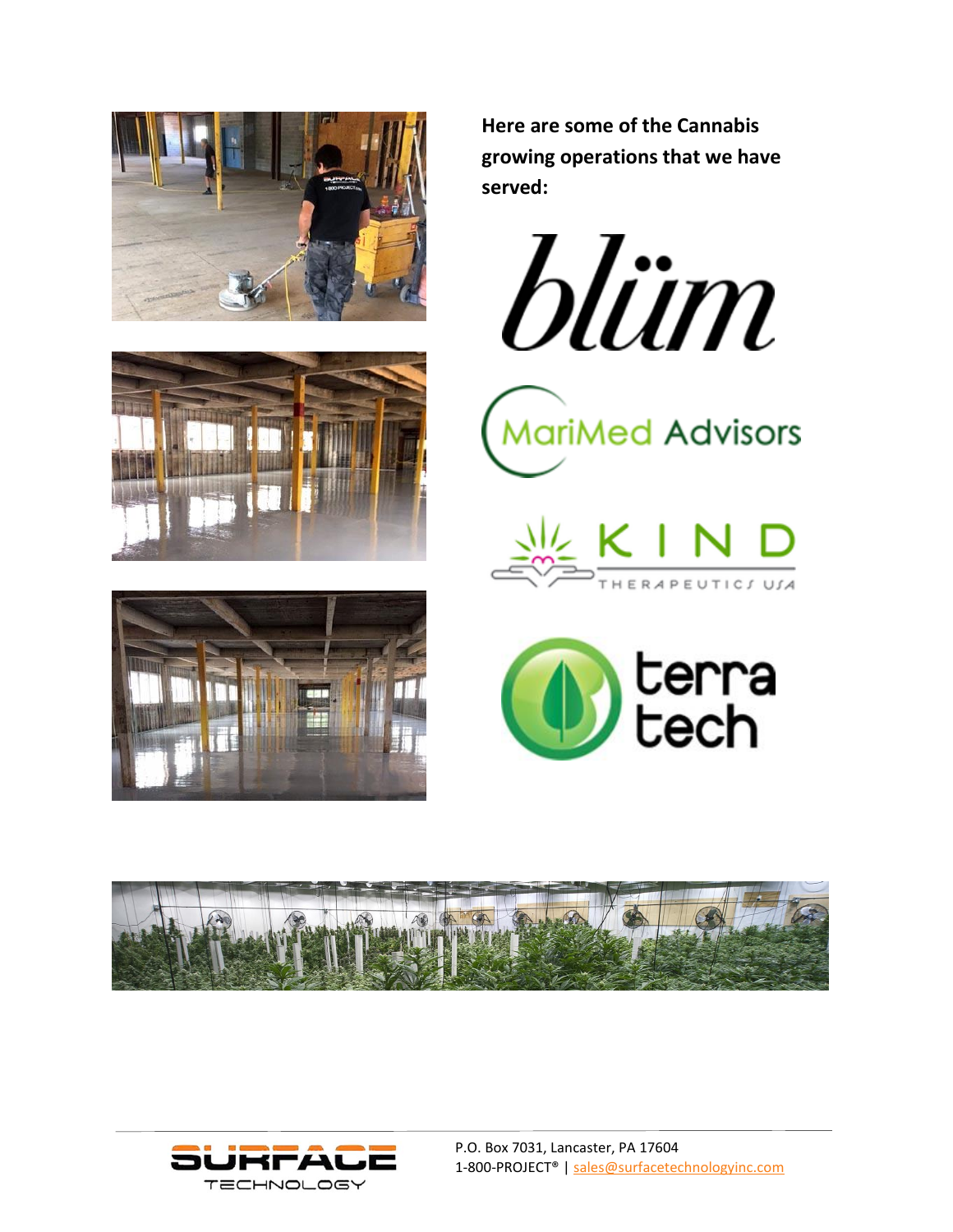#### **Painters vs. Industrial Epoxy Flooring Professionals**

One of the biggest challenges you may face is to determine if your prospective flooring vendor is a dedicated polymer flooring professional with Cannabis industry experience, rather than a conventional commercial painter. There is a difference – even if the commercial painting contractor you are speaking with is a well-respected and experienced firm.

"Ask them specifically for details on their experience with installing epoxy floor coating," Greenblatt stated. "This is a much more technical process that requires the unique expertise of an industrial epoxy flooring professional to properly install."

Epoxy was first used in the early 1950s for concrete restoration. Over the last couple of decades, epoxy painted floors have hit the mainstream consciousness and have become a preferred coating for residential garages. Home DIYers and commercial painters have begun applying what is colloquially known as epoxy paint.

There is a vast difference between epoxy paint and a true industrial-strength epoxy coating, however.

The main difference is in the quality and durability of the materials as well as the skill required to install the product

successfully. **Common household epoxy paint is good only for light-duty applications and was never intended for industrial use.** It is manufactured with a long pot life for easier application. Products like this may perform beautifully for light-traffic, residential use but are not strong or durable enough for industrial use.

#### **Epoxy Floor Coatings**

The true industrial solution is a floor coating that is specifically designed for your use. Cannabis processing facilities can select from a wide range of specialty epoxy coatings. Your professional floor coating installer can design your epoxy floor to be skid resistant, hygienic, electrostatic dissipative and conductive, and much more, depending upon your requirements.

However, epoxy floor coatings are much more difficult to install than home DIY kits and require a professional coatings installer with experience in the industry. Most industrial coatings products are 100% solids and are a multi-component resin system with a short pot life. This means that they require a skilled hand during the floor preparation, mixing, and application process. The result is a seamless floor that performs beautifully and is hygienic, durable, and easy to clean.

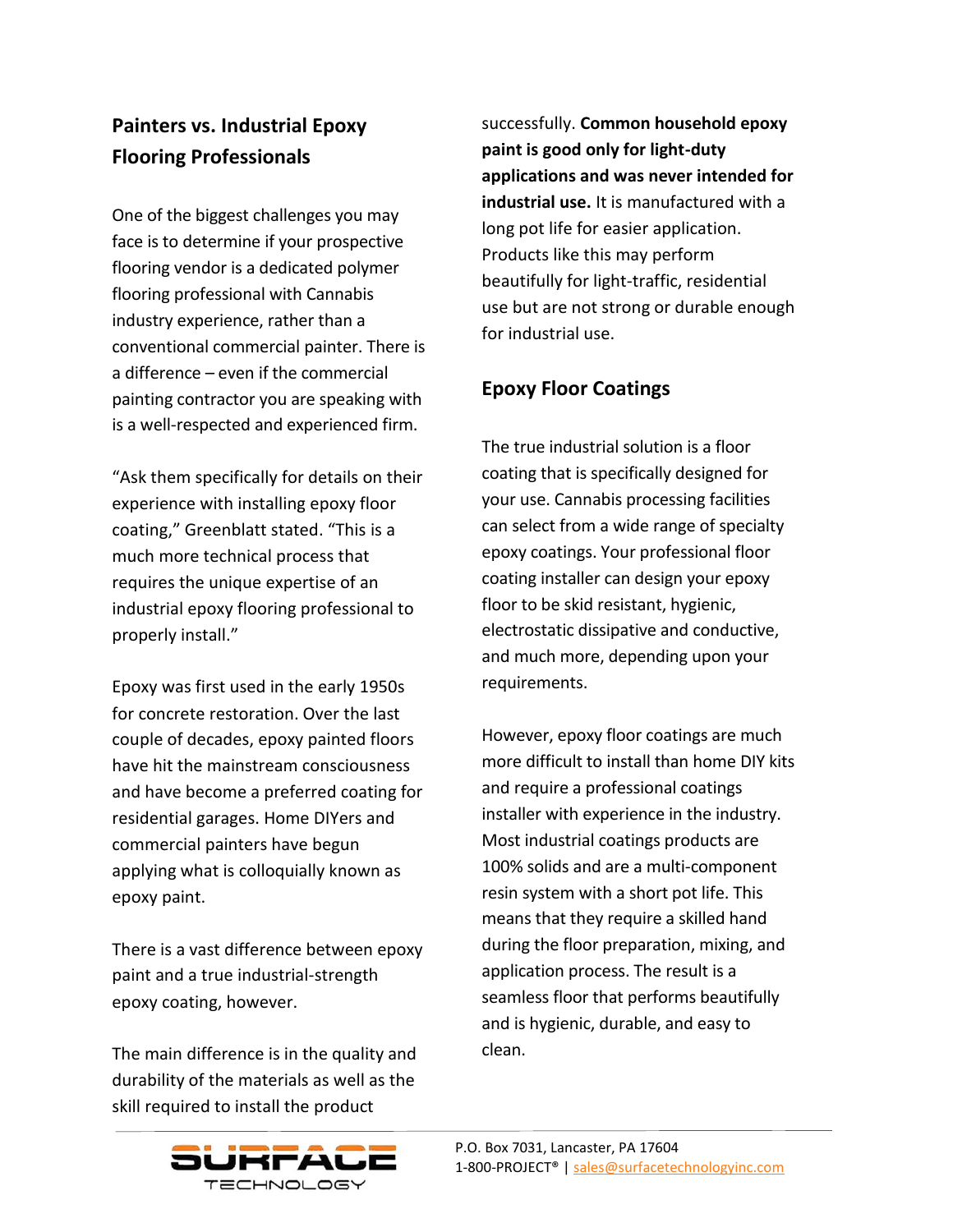#### **What is the Difference Between Floor Paint and Floor Coating?**

Epoxy paint is essentially latex paint with a small amount of added epoxy for increased durability. This type of product is best left for DIY home garage projects and is never an appropriate choice in Cannabis and hemp growing facility settings.

Epoxy floor coating is a much more technical process that requires the expertise of a flooring professional to install properly. The exact materials used vary depending on the type of flooring system required, but every floor system installation requires careful planning to ensure the essential performance characteristics are achieved with the finished floor. Floor coating systems require the proper preparation of the underlying concrete and subsequent layers to ensure the products bond correctly, and the coating is successful.

#### **Measurable Benefits, Impenetrable Protection**

Floor coating systems are used in cannabis and an array of industrial facilities, including chemical processing, food processing, electronics, aviation, pharmaceuticals, and warehousing. These systems protect concrete floors as well as products in the facility and

provide a safe working environment for staff. They are seamless, easy to clean, and non-toxic. High-gloss flooring options can even save you money on your electric bill by reflecting light so that fewer indoor lights are needed.

#### **Performance Characteristics of Industrial Floor Coatings:**

- Abrasion-resistant
- Impact-resistant
- Chip/flake resistant
- Corrosion-resistant
- Anti-slip (safety)
- Antibacterial
- Antimicrobial
- Antistatic
- Hygienic
- Long-lasting

#### **Types of Floor Coating Systems**

The materials used for cannabis and other industrial facility flooring vary depending on specific needs but can largely be divided into the following categories:

**Epoxy** – Epoxy is a resin comprised of 1 part epoxide resin and 1-part polyamine hardener. In the application process, the epoxy is left to cure for a minimum of 24 hours. When cured, it produces polymer structures that give the substance great strength and durability. This type of floor

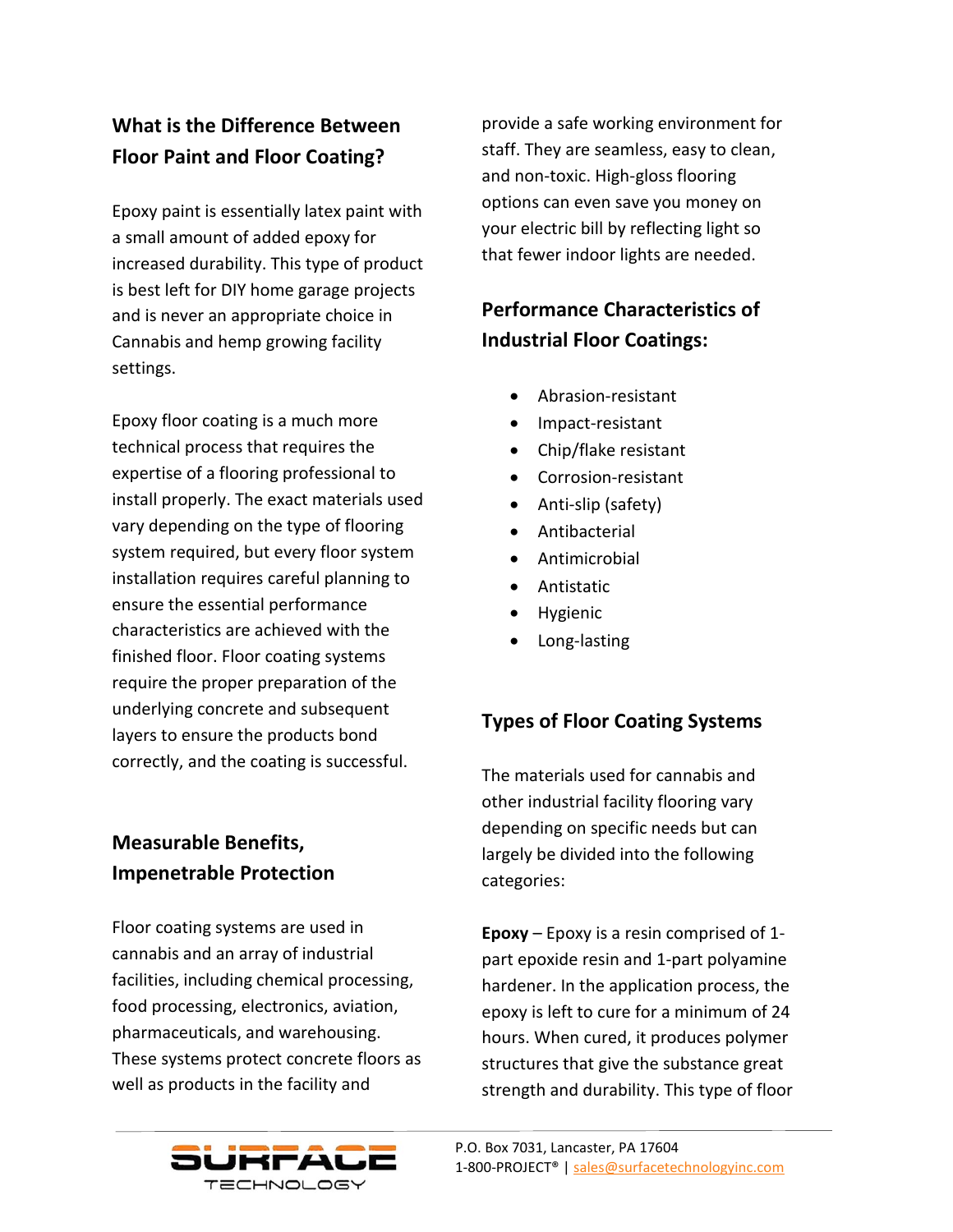coating is non-porous and is used in high impact facilities where optimum durability is the top priority. Highly resistant to chemical spills and abrasion, these systems are often used with decorative chips or colored sands. We can achieve an infinite array of color schemes or patterns with this material.

**Epoxy & Urethane** – Epoxy and urethane floors have an added top layer of urethane that acts as a seal and provides a seamless surface that is moisture and heat resistant. Epoxy and urethane floor systems are commonly found in the food and beverage industry.

**Urethane Cement** – Urethane cement is a combination of a polymer binder (urethane) and fillers (cement and aggregate). Urethane Cement is also referred to as polymer concrete. Urethane cement can be used in floor coating systems. They can be selfleveling, roller applied, or trowel applied. Urethane cement coating systems can tolerate high moisture, which makes them suitable to be installed directly onto concrete. Urethane cement coatings are well known for their chemical and temperature resistance. They also provide wear-resistant, durable, and seamless floor finishes that are easy to clean. Urethane cement flooring systems are tailored to the demanding service conditions found in the food and beverage industries,

industrial, pharmaceutical, and healthcare environments.

**Acrylic (MMA)** – MMA is a dual system polymer that is not as hard or durable as epoxy but is a formidable option for commercial flooring. MMA has a low glare satin finish and is resistant to weak acids, alkalis, solvents, and scratches. It is also highly flammable and odorous, so special ventilation and installation procedures must be implemented.

**Polyurea** – Polyurea is an organic polymer that is the result of a reaction from mixing an isocyanate and resin blend component. Polyurea has a rubber-like feel, making it not as hard as epoxy but still extremely durable. Polyurea flooring has a high-gloss finish, is highly stain and chemical resistant, and has a high heat tolerance.

**Polyaspartic** - Polyaspartic coatings are a relatively new technology for concrete floor coatings. Initially developed in the 1990s to protect steel from corrosion, they are now being used to protect industrial facilities' concrete floors. Originally developed with low VOC in mind, all polyaspartic coating systems are low or zero VOC.

Polyaspartic coatings possess nearly identical properties as the best twocomponent aliphatic polyurethane coatings. They are long-wearing and abrasion, scratch, chemical, UV, and impact resistant. In contrast to epoxies

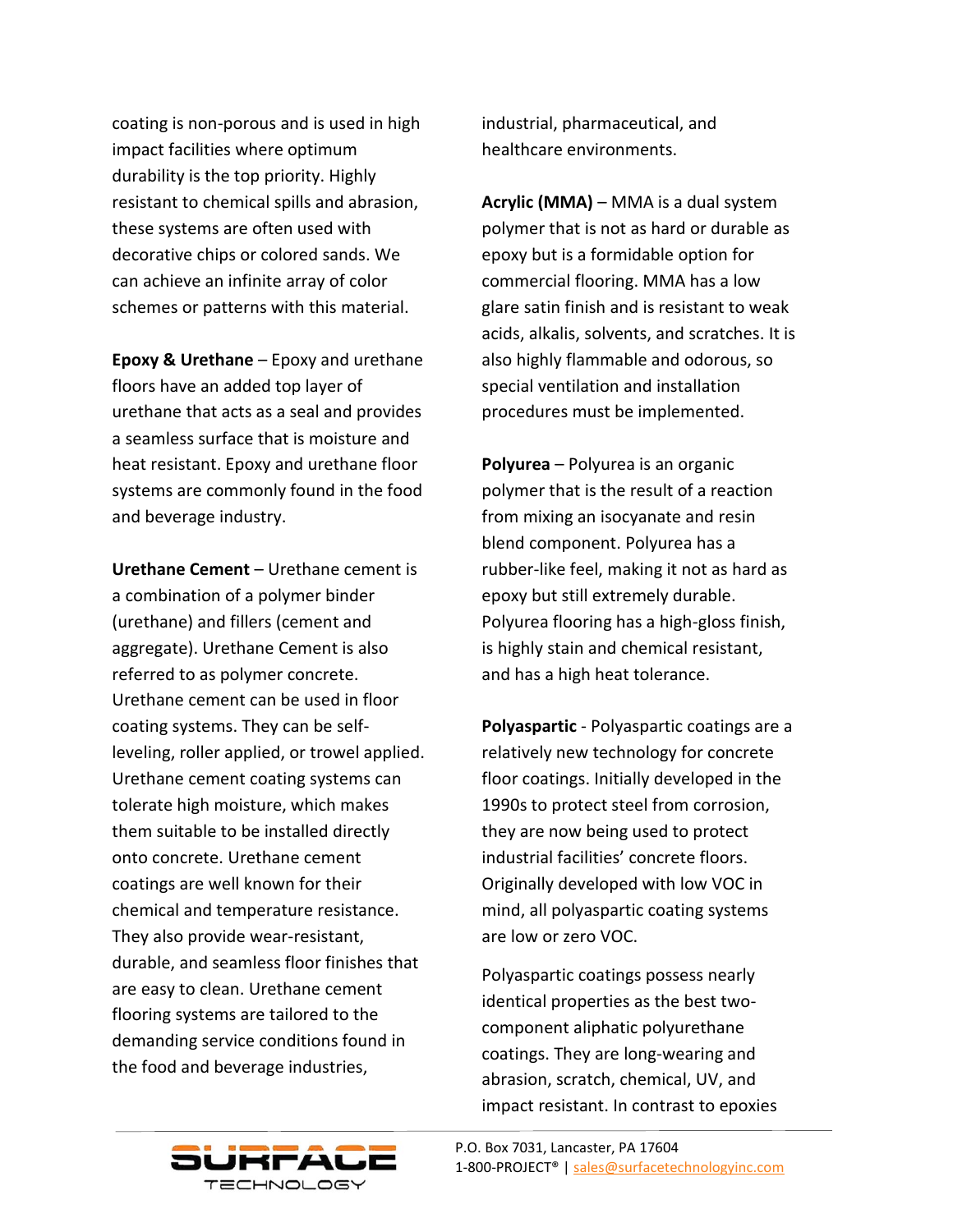and polyurethanes, polyaspartic coatings provide faster drying time, and high film builds allowing for a much faster return to service. They also resist stains and slightly higher temperatures than other types of coatings.

#### **Installation**

Installation is the most critical aspect of your epoxy or polyurethane flooring solution. If something goes wrong during the install—if the floor isn't properly prepped, if mixes aren't correct or if the coatings are not properly allowed to cure between coats—your floor and its longevity will be compromised. Michael Greenblatt founded Surface Technology specifically to take control of this process and provide a consistently superior installation for every job. Initially formed as an installation contractor for an industry-leading firm, Surface Technology's stellar reputation for fast, quality installations quickly increased demand for its services. Greenblatt saw an opportunity to improve his company's ability to provide custom industrial flooring solutions by increasing the range of premium branded flooring materials his firm installs. When Surface Technology made the move to offer a wider range of products, the firm's ability to match the performance needs of its customers increased exponentially.

Today, Surface Technology is one of the leading independent industrial floor contractors in the United States. Their flooring professionals average more than 20 years of field experience—one of the highest in the industry. They have a LEAN/SIX SIGMA continuous improvement process, using state-ofthe-art preparation/installation equipment and techniques.

#### **Experience and Reputation**

When it comes to flooring, it's important to ensure that the people you are working with are highly experienced and respected in the flooring industry.

The contractor and their team must be able to work 24 hours a day, 7 days a week, 365 days a year. They must be ready to work around the clock during planned shutdowns and respond within 24 hours to requests for flooring projects that get the green light during unforeseen emergencies that result in unplanned shutdowns. They must have the labor and materials available at a moment's notice, so you never have to wait for them.

"Innovation and execution are the keys to delivering value for our clients," Greenblatt said. As President of Surface Technology, Greenblatt uses his more

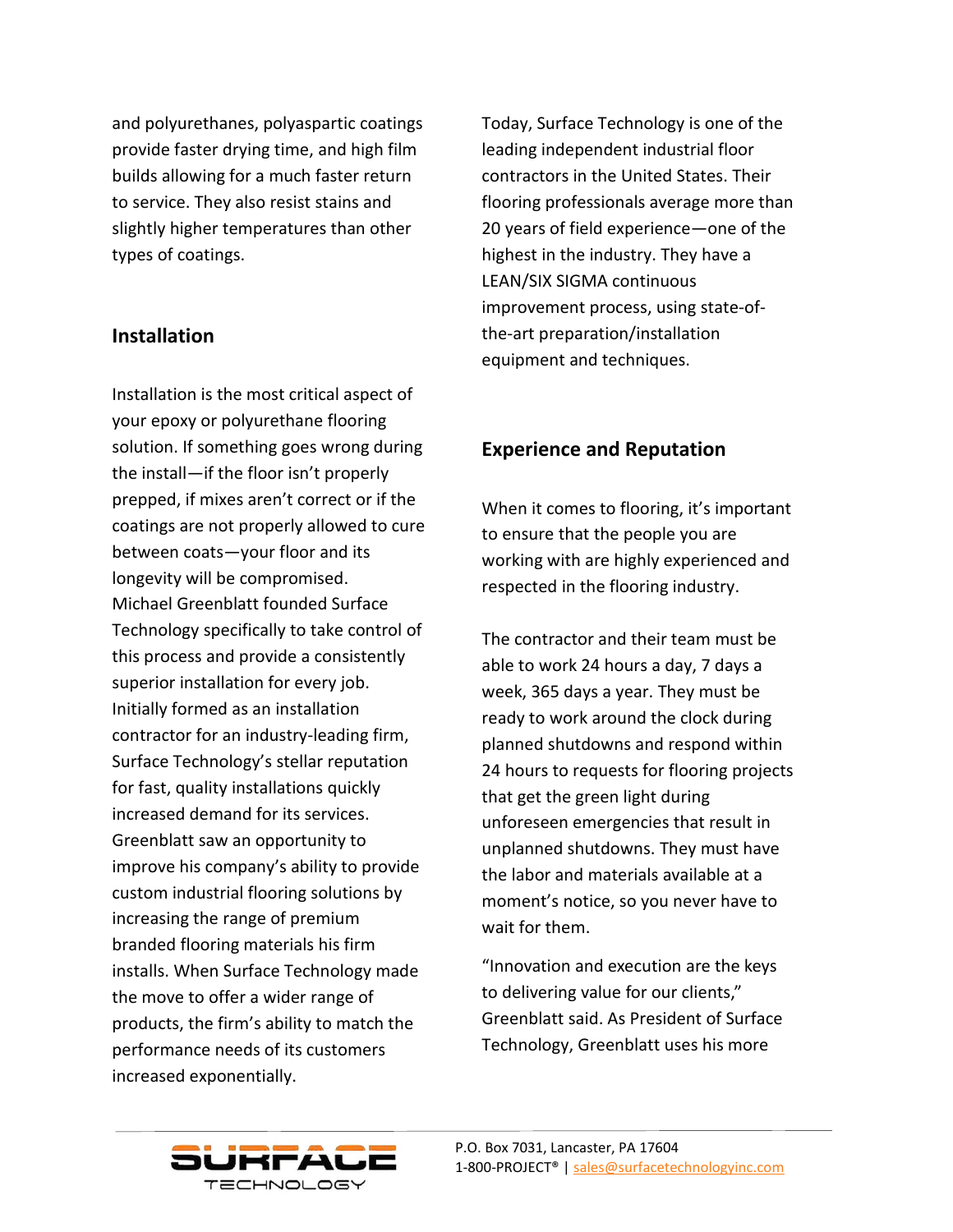than 35 years of floor coatings experience to help set the stage for future innovations within the floor coatings industry. He is actively involved in several organizations, including the **[National Association of Corrosion](https://www.nace.org/home)  [Engineers](https://www.nace.org/home)** (NACE) and the **[International](https://www.icri.org/)** 

**[Concrete Repair Institute](https://www.icri.org/)** (ICRI), and was a key contributor in developing the first **[Steel Structures Painting Council](https://www.sspc.org/)** (SSPC) specifications for coating concrete.

#### **Final Thoughts**

Since you are looking for the best flooring solution for growing cannabis, your needs and requirements are unique. Don't settle for a cookie-cutter flooring system.

The right floors can increase safety, reduce maintenance, protect sensitive equipment, and provide the long-term durability you require to make the most out of your facility.

When asked what recommendations he had for Cannabis clients looking for a good flooring system installer, Greenblatt smiled. "Find a flooring contractor you can trust," Greenblatt said, "and make sure they're using high quality, industry-leading products and warranty their work. At the end of the day, the most important thing is the quality and performance of the finished floor – not the brand name of the product."





**Read this article from the Central Penn Business Journal:** 

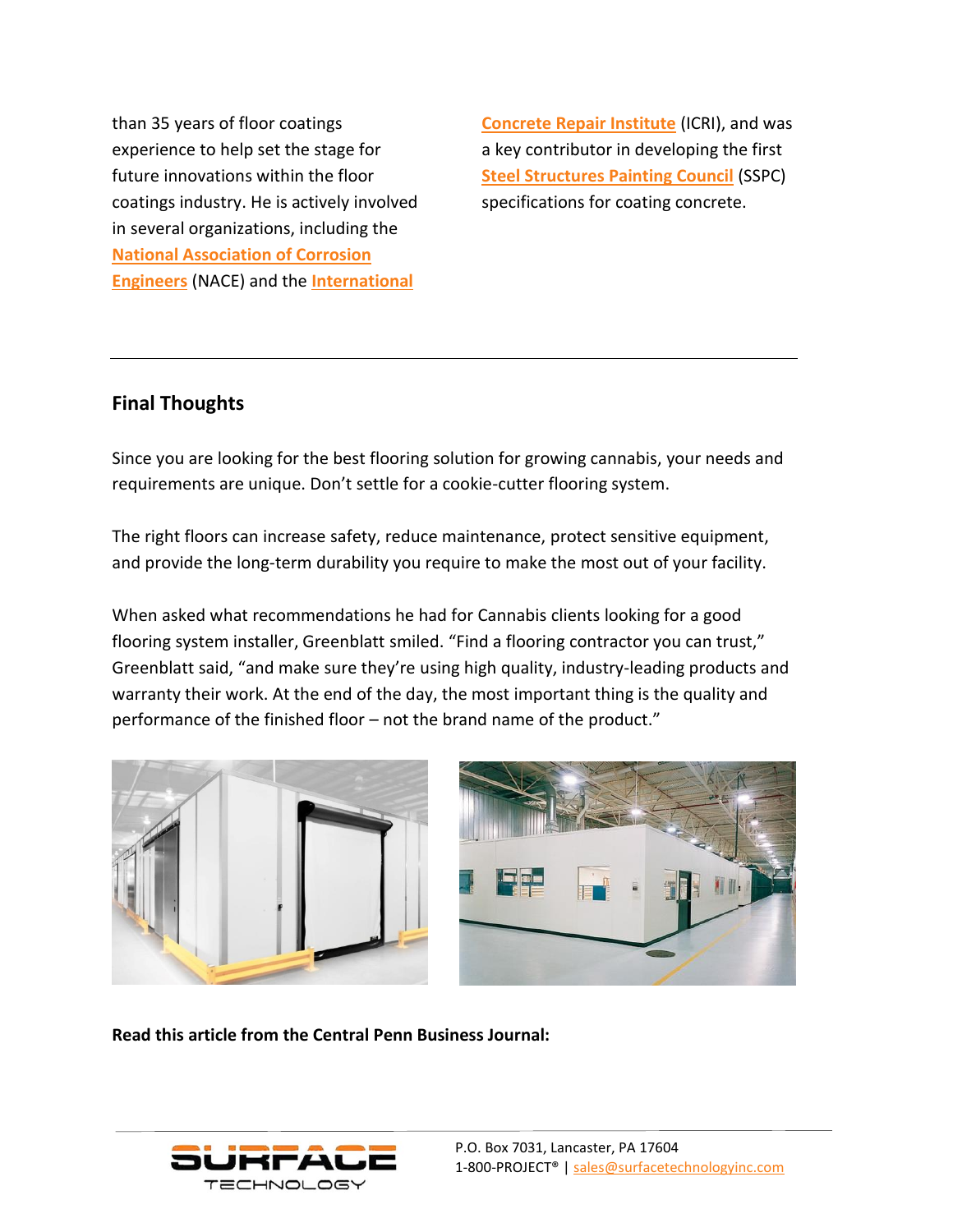# **BÜSINESS JOURNAL**

January 19, 2018 · Vol. 34 · No. 2 · \$2

### **Crop talk** Despite regulatory uncertainty, contractors,

engineers seize opportunities in pot business

By Thomas A. Barstow<br>Contributing writer

A few years back, pioneers in a new industry out West came knocking at the door of Michael E. Greenblatt, an entrepreneur who owns and operates a specialized flooring company in Lancaster County.

They needed a flooring system that would be durable but also provide protections in a lab-like, plant-growing atmosphere where quality control is critical The potential client was tapping into the new marijuana markets that were opening up as laws were being liberalized in states like Oregon, California and Colorado.

'We do a lot of work in the pharmacentical industry," said Greenblatt, who<br>has been running Surface Technology Inc. since 1988.

Drug labs require controlled environments, and his epoxy-like pourable flooring and wall systems inhibit mold



Roland King, with Surface Technology Inc.,<br>spreeds urethene morter onto the floor of a food processing facility. King is a 20-years employee<br>of the Manheim Township-based industrial flooring contractor. PHOTO(AMY SPANCLER growth, control light reflection and resist exposure to chemicals. "They came to us because we do that type of work"

Three years ago, that background<br>opened him to a job in Colorado, a few years before Pennsylvania would pass<br>its medical manijuana law in April 2016. The state law has been building steam in the past year, with nine of 12 processors/growers approved by the state as of press time. Early in 2018, the state also approved its first dispensary, Key-<br>stone Canna Remedies in Bethlebern,

Northampton County.

Greenblatt, who carned a business<br>and economics degree from West Virginia University in 1981, saw a niche that he hopes to exploit. A section of his website at www.apoxyfloorcoating.com<br>is called "Cannabis Grow Facility Floor Systems," where the company touts its ability to use its expertise to help protect crops grown in a lab environ

but also increase yield.<br>For example, lighting is critical, Greenblatt said. A reflective floor will help plants grow, while one that is durable and non-slip will aid cleaning<br>and protect workers.

His floor and wall projects can cost<br>anywhere from about \$50,000 up to \$300,000, depending on the scope. Depending on the scale of the project, that works out to roughly \$5 to \$8 per square foot.

In addition to a project in Colorado, his company has done several jobs in Maryland, where the nascent cannabis industry is ahead of Pennsylvania. He said he has several contracts lined up in Pennsylvania but didn't disclose details because the projects haven't started yet.<br>The possibilities for job growth and

sales economy-wide are tremendous, he said. He owns a flooring company that is tapping into the potential, so<br>many other businesses and industries also could benefit.

But some companies are reluctant to tout their services too loudly because the federal government still considers marijuana illegal, which is going to inhibit business growth.

 $\,$  "My personal feeling about it is that right now it is exploding, but in many different directions," Greenblatt said. "It is disjointed from a regulatory point of view. It's still illegal on the federal level."<br>Once those barriers are removed,

he said, he would expect large national companies to get more involved, but right now there are great opportunities for smaller companies.



Michael Greenblatt is the founder of Surface Technology Inc., a Lancaster County industrial flooring contractor, marking its 30th year in business this year. FHOTOJAMY SPANGLER

The day after Greenblatt made those<br>comments, U.S. attorney general Jeff Sessions rescinded a series of Obamaera rules that directed the federal vernment not to interfere with states that have adopted decriminalization laws. On Jan. 1, California was the latest state to legalize recreational use of the drug. Pennsylvania Gov. Tom Wolf later responded that the state's medical martjuana laws will continue on course.

Andrew Shakely, president of Nutec Group in York County, said the<br>possibilities will be limited until issues are settled on the federal level. The architectural-and-engineering design firm is doing five designs in Florida. It has worked for one company in Pennsylvania that so far hasn't gotten state approval and has several projects in Maryland.

"It is attracting a good bit of attention," Shakely said. "The market could really explode."

Like Greenblatt and Surface Technology, Nutor recognized that it offered design and engineering experience that<br>would meet the standards for growing medical marituans.

'One of the things you have to deal with is contaminate isolation," Shakely said. "HVAC systems have to be able

to handle high dehumidification and<br>cooling loads."

The process to get involved isn't<br>always easy. A Lancaster County construction company, Paul Risk Construction,<br>recognized the opportunities<br>and helped put together bid packets for  $\sf several \, processor/grower \, for$ <br> $\sf the \, states's \, first \, permuting \, round.$ 

Donald 1 "DJ" Risk, company<br>president, said none of those sites eventually was approved by the state. A second wave of permitting will double the number of processors/growers, so there will be more opportunities for his company's services in the future.

His company is the contractor for a<br>facility in Mount Joy that will be used for research by Temple University's Lewis Katz School of Medicine. The company also has bid on several projects in Maryland.

Risk isn't concerned about wavering on the federal level and still sees immense potential for an industry that didn't exist legally just a few years ago.

"Realistically, the ball is already<br>rolling," Risk said. "At the end of the day, the need is there, the medicine works and it can help a lot of people, so I think it will move forward."

Reprinted with permission from Central Penn Business Journal. Copyright © 2018. All rights reserved.



#### www.CPBI.com